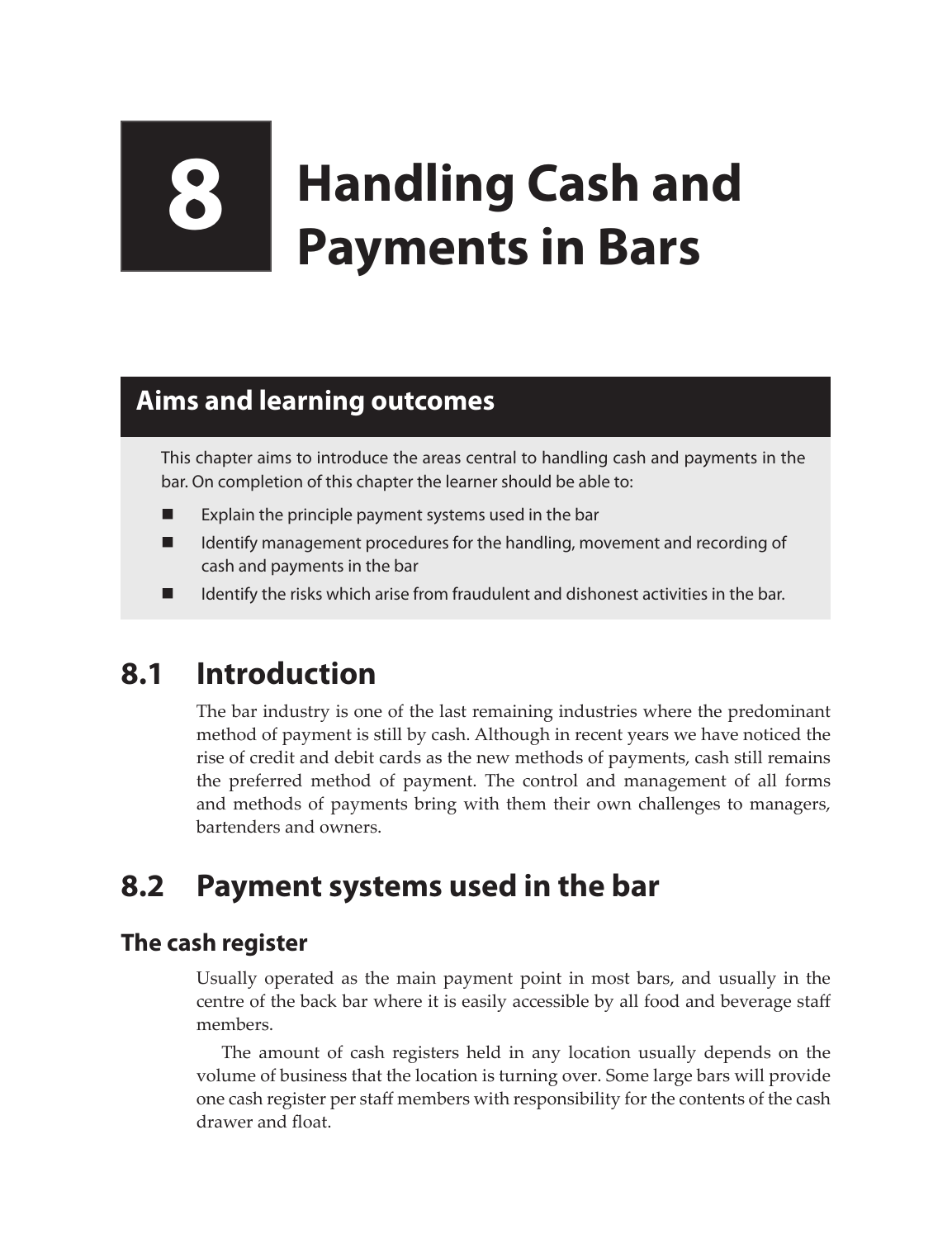#### **Cash register functions**

The principle functions which cash registers are required to perform are:

- **For the business:** they record the sales and total them on a report printout that becomes a master record. They record every transaction producing a printout of the price of food and drinks ordered by customers and the total amount due for the food and beverage orders.
- **For the manager:** who can operate defined keys to extract totals for all transactions during particular trading sessions (for example the lunchtime period). This is useful for checking cash totals and accounting information for the business.
- **For the customer:** who can receive a receipt for their food and beverage order. They can witness their order recorded and totalled on the ECR display, which can be projected onto larger screens positioned at good customer viewing vantage points for price, product and transaction transparency.



**Figure 8.1:** Antique cash register.

## **Electronic cash register (ECR)**

In the majority of bars, owners wanting a more specialized machine order their registers through a distributor, who will work with the owner and management team to understand the specific tasks the register needs to perform. The distributor will design the software for these special functions or have it designed at a software company. The distributor then approaches the manufacturer with the list of needed features. In some cases, the new features can be made to fit in a preexisting model or the manufacturer's engineers may have to redesign parts and processes. Although bars choose distinctly different ECRs, the greater majority of these ECR systems will contain similar function buttons and facilities.

#### **ECR operation instructions for bar staff**

- **1** Turn the register to the appropriate mode or setting for accepting cash sales.
- **2** Enter the number, or clerk code, that you have been assigned as an employee. This code allows the owner to see who processed what cash transactions and how much he is responsible for in the drawer.
- **3** Enter in the price of the first item you are ringing up, using the numeric keypad. Some electronic cash registers also allow you to enter a department code or item number. Press Enter. Repeat the process for each item.
- **4** When finished, press Subtotal to get the final amount of the sale including tax.